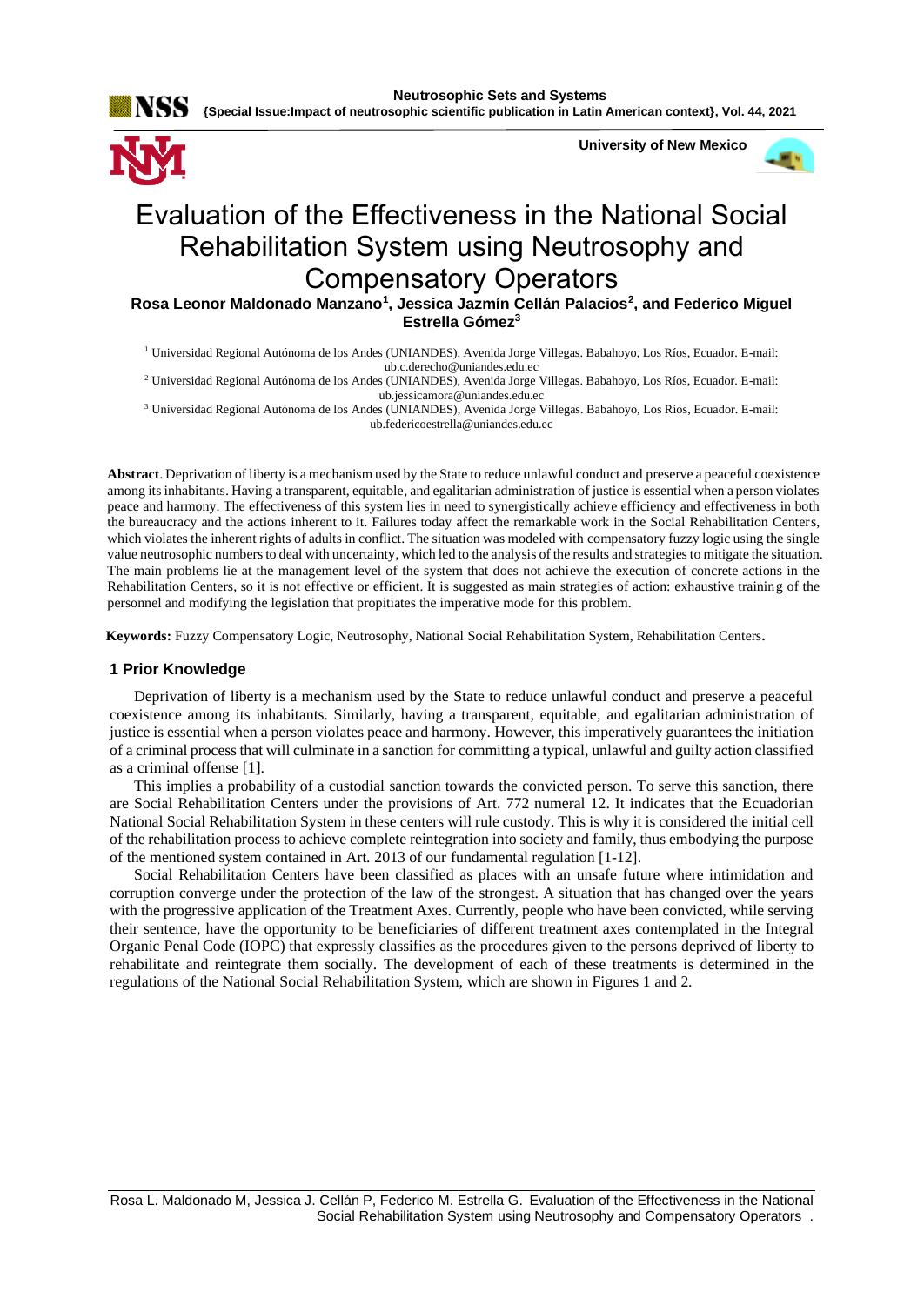Neutrosophic Sets and Systems {Special Issue:Impact of neutrosophic scientific publication in Latin American 300 context}, Vol. 44, 2021



**Figure 1:** National Social Rehabilitation System. **Source**: own elaboration

The above stated ideally ensures that the convicted person:

- Learn or improve activities that will be useful later in his life in freedom.
- $\checkmark$  Maybe a beneficiary of the progressivity system contemplated in Article 695 of the Integral Organic Penal Code

The effectiveness of this system lies in the need to achieve synergistically the efficiency and effectiveness in both the bureaucracy and the actions inherent to it as illustrated in figure 2. Failures that exist today affect the remarkable work in the Social Rehabilitation Centers.



**Figure 2:** Guarantees for the correct application of the National Social Rehabilitation System. Source: own elaboration

The lack of application of the provisions of Article 701 of the IOPC [\[4,](#page-7-1) [13-15\]](#page-7-2) violates the inherent rights of adults in conflict. This is mainly caused because the system is created on the idea that it is optional and not imperative. It is then considered that, to guarantee the effectiveness and efficiency of the system:

- For the effectiveness of its regulations, principles, policies, and axes, it does not comply with the results for which they were designed.
- The treatment axes by the Ministry of Justice, Human Rights, and Worship must be effectively complied with. This Ministry is the only State entity having the administrative and political force necessary to exercise imperative control in all the Social Rehabilitation centers of the country, places where the social reintegration of people deprived of liberty is put into practice. Those are the administrative and judicial errors that concur in the processing of penitentiary guarantees cases, but mainly the voluntary nature of the application of treatment axes in an integral rehabilitation system.

Hence the importance of a study of this matter and above all to understand the methods and their impact on the change of the social rehabilitation regime in Ecuador. That is why the previously mentioned is proposed as the objective of this work. To achieve it, we will take advantage of the benefits of mathematical modeling offered by

Rosa L. Maldonado M, Jessica J. Cellán P, Federico M. Estrella G. Evaluation of the Effectiveness in the National Social Rehabilitation System using Neutrosophy and Compensatory Operators .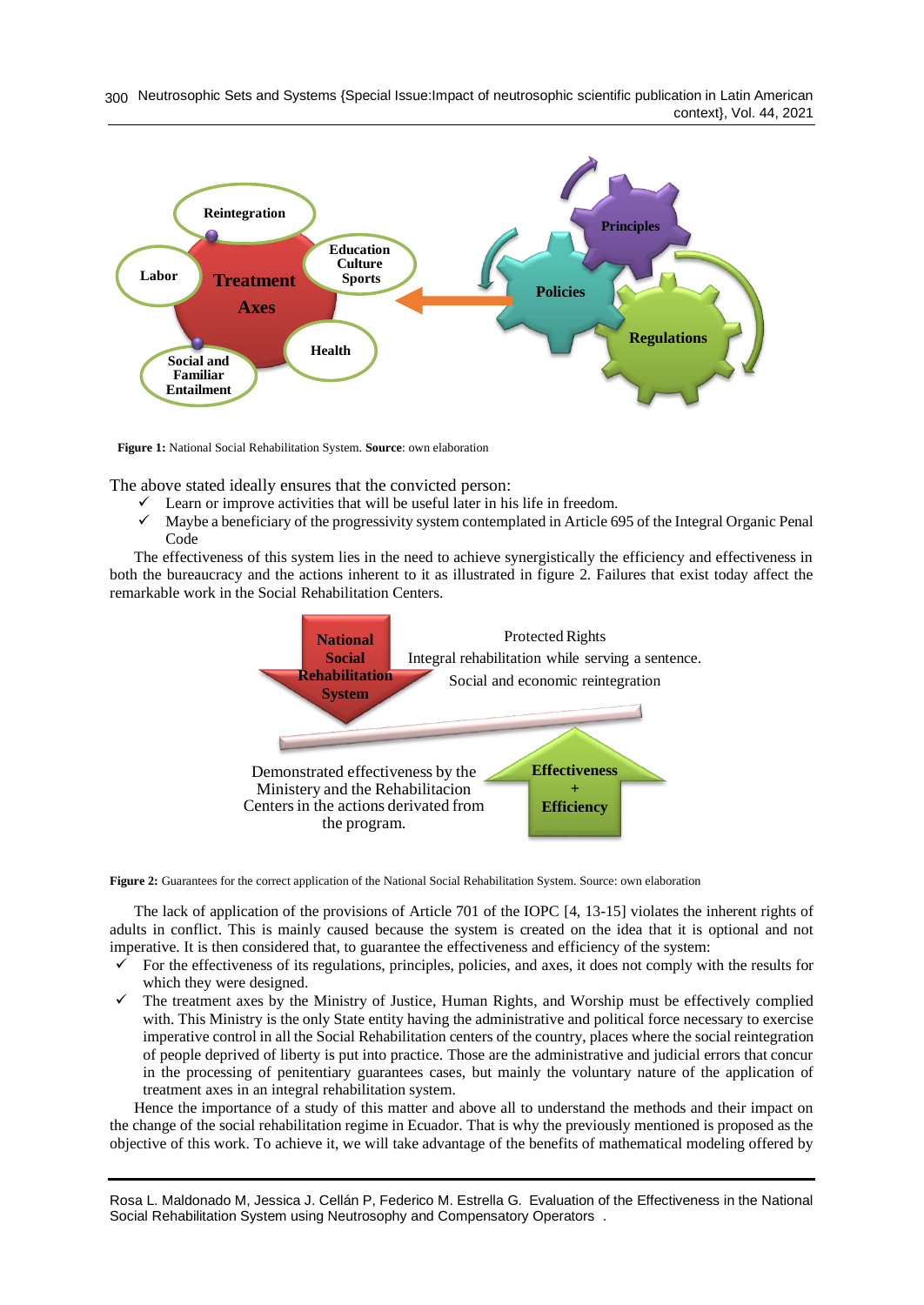Neutrosophic Sets and Systems {Special Issue:Impact of neutrosophic scientific publication in Latin American  $301$ context}, Vol. 44, 2021

Compensatory Fuzzy Logic and Neutrosophy [\[16\]](#page-7-3). In the following section, we will expose the essential notions for the achievement of the objective.

## **2. Materials and methods**

## **2.1 Compensatory Fuzzy Logic (CFL)**

It is a branch of Fuzzy Logic created by the multidisciplinary scientific group Business Management in Uncertainty: Research and Services (GEMINIS) of the José Antonio Echeverría Higher Polytechnic Institute (ISPJAE), in Havana, Cuba. Dr. Rafael Espín Andrade, professor of the ISPJAE, is one of its most representative researchers. In general, it can be said that it is a new multivalent system that breaks with the traditional axiomatic to achieve semantically better behavior than the classic ones [\[17-29\]](#page-7-4). According to the bibliography consulted, we may highlight the precepts listed below:

- In the processes that require decision making, it involves compound predicates [\[20\]](#page-7-5). The truth-values obtained on these compound predicates must have sensitivity to changes in the truth-values of the basic predicates. A predicate is a function of the universe X in the interval [0,1], and the operations of conjunction, disjunction, negation, and implication are defined in such a way that when they are restricted to the domain [\[30-35\]](#page-8-0) the Boolean Logic is obtained [\[19\]](#page-7-6).
- $\checkmark$  It discards compliance with the classical properties of conjunction and disjunction. This notion makes the FCL a sensible logic [\[17\]](#page-7-4).
- It is flexible and tolerant of imprecision, making it possible to model natural language expressions, promoting the use of complete sentences rather than simple linguistic variables to take advantage of the knowledge accumulated by experts following the notion of Knowledge Engineering [\[21\]](#page-7-7). It is compatible with the branches of mathematics related to decision-making by taking human language, formed by interrogative, imperative, and declarative phrases, which in many cases present a degree of truthfulness. Vagueness and uncertainty are the objects of its modeling.
- It uses mathematical operators that guarantee the effective combination of intangible elements assessed by experts, considering categorical scales of veracity, with quantitative information, which provides truth values through conveniently defined predicates based on such information:

| Predicate logic     |
|---------------------|
| $(And), c, \Lambda$ |
| (or), d, V          |
| $\circ$             |
| (not)               |
|                     |

**Table 1.** Presentation of the mathematical operators in FCL predicate logic.

It goes from [0,1] n to [0,1], or go from [0,1] 2 to [0,1] and n to [0,1] [\[20\]](#page-7-5). Which satisfies the following axioms: 1. min  $\{x_1, x_2, \dots, x_n\} \leq d(x_1, x_2, \dots, x_n) \leq \max \{x_1, x_2, \dots, x_n\}$  (Compensation Property).

- 2. d  $(x_1, x_2, \dots, x_i, \dots, x_j, \dots, x_n) = d(x_1, x_2, \dots, x_j, \dots, x_i, \dots, x_n)$  (Property of Commutativity or Symmetry).
- 3. If  $x_1 = y_1$ ,  $x_2 = y_2$ ,  $\cdots$ ,  $x_i 1 = y_i 1$ ,  $x_i + 1 = y_i + 1$ ,  $\cdots$ ,  $x_n = y_n$ , such that neither is zero,  $x_i > y_i$ , then d  $(x_1,$  $x_2, \dots, x_n$  > d (y<sub>1</sub>, y<sub>2</sub>,  $\dots, y_n$ ) (Strict Growth Property)
- 4. If  $x_i = 1$  for some i, then d  $(x_1, x_2, \dots, x_n) = 1$  (Veto Property)
- 5. c (x<sub>1</sub>, x<sub>2</sub>, ···, x<sub>n</sub>) = d (x<sub>1</sub>, x<sub>2</sub>, ···, x<sub>n</sub>) = x (Idempotency Property).

According to [\[21\]](#page-7-7), the use of sigmoidal membership functions for increasing or decreasing functions is recommended for modeling vagueness. This is also achieved through linguistic variables, which makes it possible to take advantage of the knowledge of the experts. These linguistic variables are based on scales such as the one shown in table 2 [\[17\]](#page-7-4).

## **2.2 Neutrosophy**

The theory of Neutrosophy proposed by Florentin Smarandache, for the treatment of neutralities, generalizes clear and fuzzy set theories, where indeterminacies have support. It is a useful theory that is increasing the number of its applications in many fields. In this case, the inclusion of this theory enriches the possibilities of the analysis by complementing the values shown in table 2 [\[31\]](#page-8-1). This is mainly due to two issues: first, the addition of the notion of indeterminacy and, secondly, the possibility of calculating using linguistic terms [\[30-36\]](#page-8-0). For this reason, it was decided to opt for a fusion of both techniques and carry out the study using the neutrosophic CFL. Firstly, let us formally expose neutrosophic logic's original definition as shown in [\[34,](#page-8-2) [37-40\]](#page-8-3).

Definition 1. Let  $N = \{(T, I, F): T, I, F \in [0,1]\}$ [\[41\]](#page-8-4)be a neutrosophic set of evaluation. v: P $\rightarrow$ N is a mapping

\_\_\_\_\_\_\_\_\_\_\_\_\_\_\_\_\_\_\_\_\_\_\_\_\_\_\_\_\_\_\_\_\_\_\_\_\_\_\_\_\_\_\_\_\_\_\_\_\_\_\_\_\_\_\_\_\_\_\_\_\_\_\_\_\_\_\_\_\_\_\_\_\_\_\_\_\_\_\_\_\_\_\_\_\_\_\_\_\_\_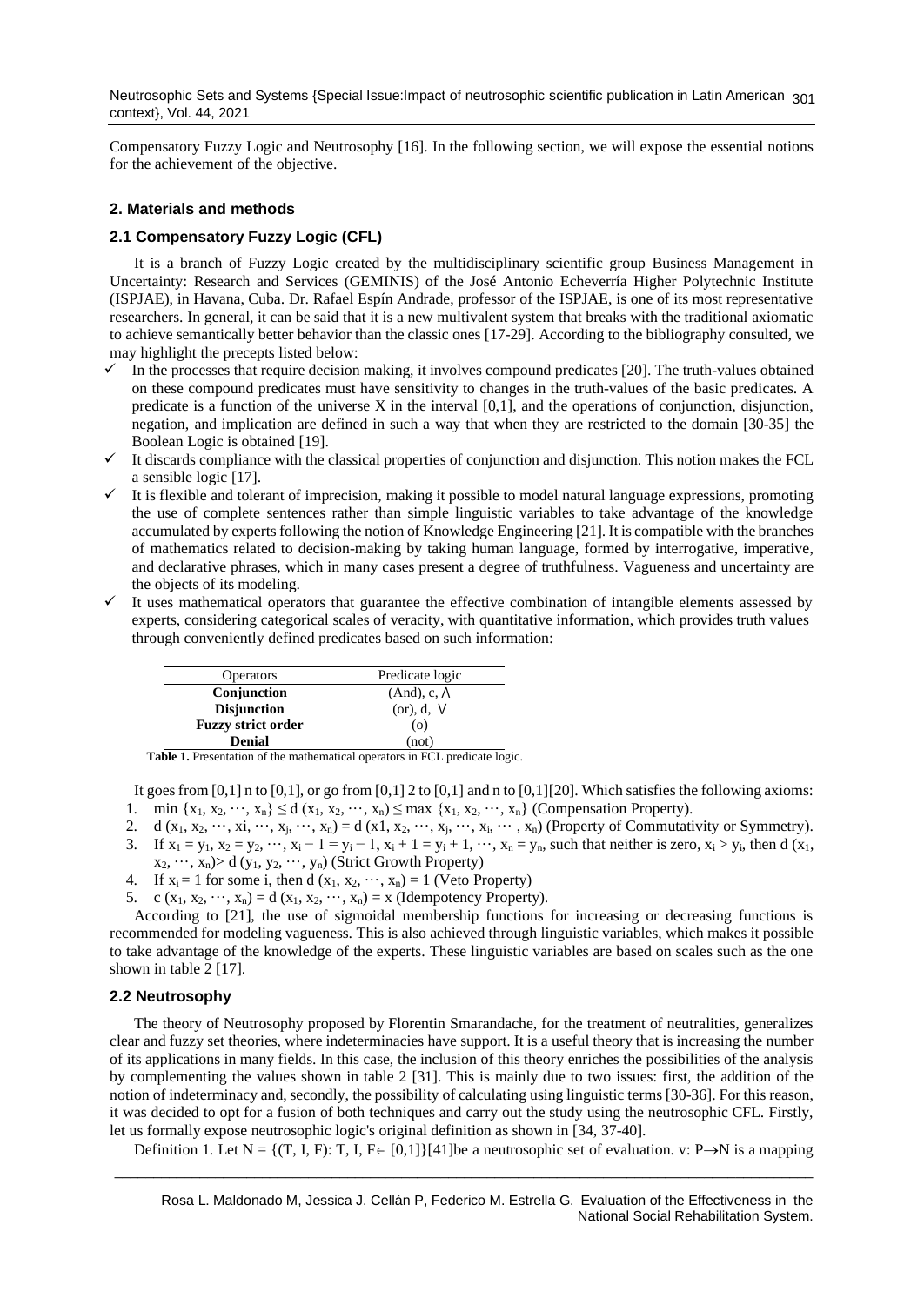of a group of propositional formulas into N, ie, each sentence  $p \in i$  associated to a value in N, as it is exposed in Equation 1, meaning that p is T true, I indeterminate, and F false.

 $v(p) = (T, I, F)$  (1)

Hence, the neutrosophic logic is a generalization of fuzzy logic, based on the concept of Neutrosophy according to [\[31,](#page-8-1) [42\]](#page-8-5).

Definition 2. Be X a universe of discourse. Three membership functions characterize a Neutrosophic Set (NS),  $u_A(x)$ ,  $r_A(x)$ ,  $v_A(x)$ :  $X \rightarrow$   $\begin{bmatrix} -0.1 \\ 1 \end{bmatrix}$  that satisfy the condition  $-0 \le \inf u_A(x) + \inf r_A(x) + \inf v_A(x)$  $\sup u_A(x) + \sup r_A(x) + \sup v_A(x) \leq 3$  for all  $x \in X$ .  $u_A(x)$ ,  $r_A(x) \in Y$  v<sub>A</sub> $(x)$  denote the membership functions of true, indeterminate, and false of x in A, respectively, and their images are standard or non-standard subsets of  $]$ <sup>-</sup>0, 1<sup>+</sup>[

Definition 3. Be Xa universe of discourse. A Neutrosophic Set of Unique Value (CNVU) A on X is an object of the form:  $A = \{(x, u_A(x), r_A(x), v_A(x)) : x \in X\}$  Where  $u_A, r_A, v_A : X \to [0,1]$ , satisfy the condition  $0 \leq$  $u_A(x) + r_A(x) + v_A(x) \leq 3$  for all  $x \in X$ .  $u_A(x)$ ,  $r_A(x)$   $y \in v_A(x)$  denote the membership functions of true, indeterminate, and false of x in A, respectively. For convenience, a Neutrosophic Unique Value Number (SVNN) will be expressed as  $A = (a, b, c)$ , where a, b, c [0,1] and satisfies  $0 \le a + b + c \le 3$ .

In this article, linguistic terms will be associated with SVNN so that experts can carry out their assessments in linguistic terms, which is more natural. Therefore, the scales shown in table 2 will be taken into account.[\[42\]](#page-8-5).

| Category             | <b>SVNN</b>        |
|----------------------|--------------------|
| False                | (0,1,1)            |
| Almost false         | (0.10, 0.90, 0.90) |
| <b>Ouite</b> false   | (0.20, 0.85, 0.80) |
| Somewhat false       | (0.30, 0.75, 0.70) |
| More false than true | (0.40, 0.65, 0.60) |
| As true as false     | (0.50, 0.50, 0.50) |
| More true than false | (0.60, 0.35, 0.40) |
| Somewhat real        | (0.70, 0.25, 0.30) |
| Pretty true          | (0.8, 0.15, 0.20)  |
| Almost true          | (0.9, 0.1, 0.1)    |
| True                 | (1,0,0)            |

**Table 2:** Evolution of the magnitude of variables from linguistic fuzzy to neutrosophic ones

To convert neutrosophic numbers into crisp numbers, see Equation 2:

 $s(V) = T - F - I$  (2)

## **2.3 Calculation of statistical coefficients**

The concordance (Cc) coefficient is used to determine the degree of consensus of the experts on the subject. For this, equation 3 will be used.

$$
Cc = (1 - \frac{Vn}{Vt}) \cdot 100
$$
\n
$$
(3)
$$

Where:

Vn: Number of experts against the prevailing criterion.

Vt: Total number of experts.

It is empirically considered that if Cc≥75% then the agreement is acceptable. The components that obtain Cc values <75% are eliminated due to low agreement or little consensus among the experts.[\[44\]](#page-8-6).

The coefficient of variation (Cv) of the predicates will be calculated using equation 4 applying statistical decision criteria according to the following parameters:

Yes Cv ≥0.20, take the modal value (assessment given by the experts that are repeated the most in the analyzed range)

If Cv <0.20, take the value of the arithmetic mean (average score of the experts)

$$
Cv = \frac{S}{X_{med}}
$$

S: Standard deviation of the data

Xmed: Average of the data

Summarizing the following is the working algorithm to follow once the experts have been determined.

(4)

Rosa L. Maldonado M, Jessica J. Cellán P, Federico M. Estrella G. Evaluation of the Effectiveness in the National Social Rehabilitation System using Neutrosophy and Compensatory Operators .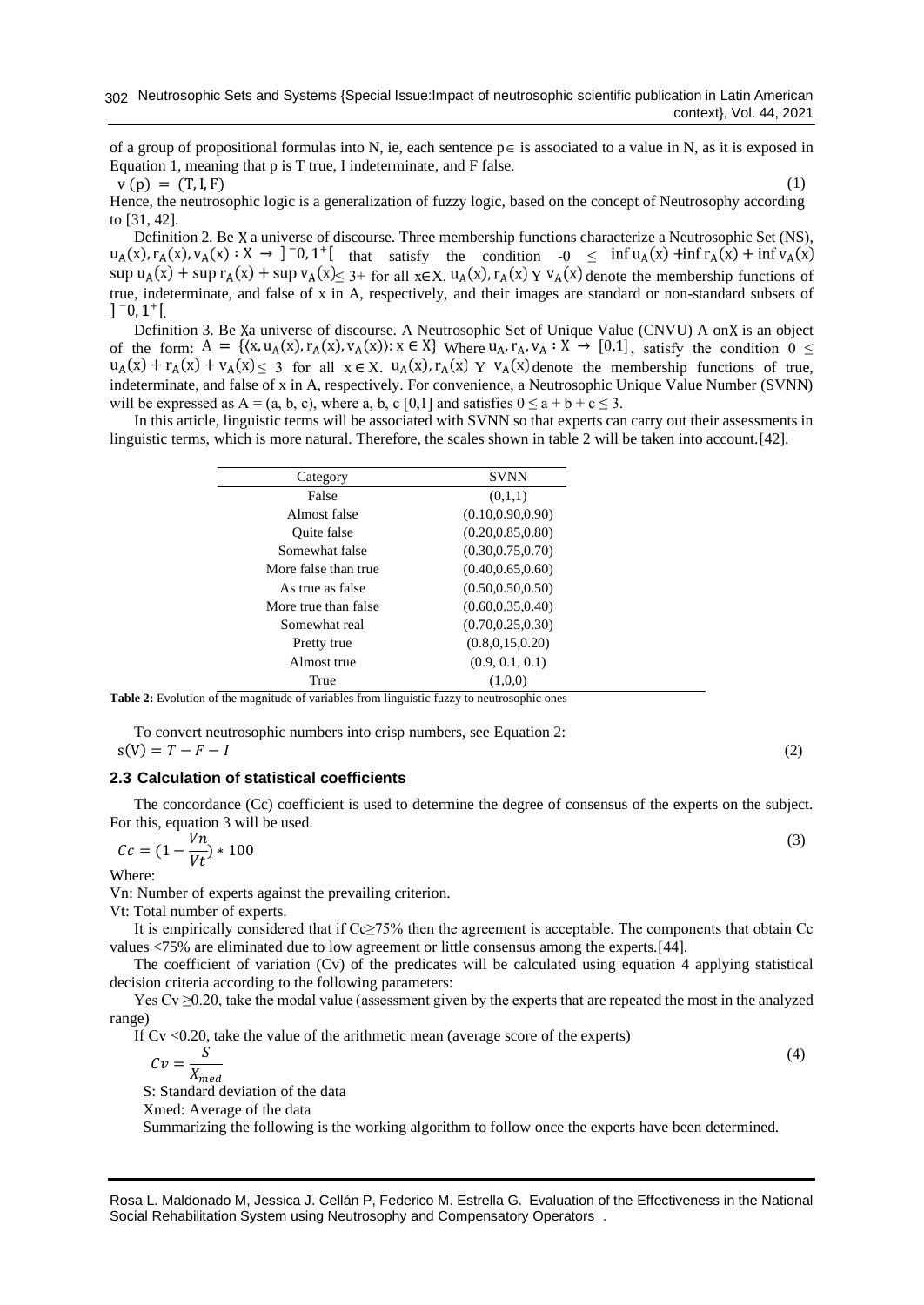Neutrosophic Sets and Systems {Special Issue:Impact of neutrosophic scientific publication in Latin American 303 context}, Vol. 44, 2021



**Figure 3:** Work algorithm.

For the design and application of the questionnaires, the predicates and their functions were first stated.

# **3 Results**

Experts were selected according to their skills, motivation, and experience required during the exercise of the application of the National Social Rehabilitation System (NSRS) from each of their positions. Then, questionnaires were applied to determine the evaluation of agreement (applying the linguistic scale defined in table 2) to each of the predicates. Finally, seven groups of experts were selected according to the place and profession where the exercise was applied.

# **Step 1. Predicates**

The Prior Knowledge section of this paper was taken into consideration, where we exposed the important notions that characterize the Ecuadorian National Social Rehabilitation System.

Simple predicates:

- 1. **CL (x):** "The Social Rehabilitation Center effectively complies with the activities inherent to the Labor Treatment Axis"
- 2. **CR (x):** "The Social Rehabilitation Center effectively fulfills the activities inherent to the Reintegration Treatment Axis"
- 3. **CECD (x):** "The Social Rehabilitation Center effectively fulfills the activities inherent to the Education, Culture and Sports Treatment Axis"
- 4. **CVFS (x):** "The Social Rehabilitation Center effectively fulfills the activities inherent to the Family Social Bonding Treatment Axis"
- 5. **CS (x):** "The Social Rehabilitation Center effectively fulfills the activities inherent to the Health Treatment Axis"
- 6. **ML (x):** "The Axis of Labor Treatment is enforced in the Social Rehabilitation Centers effectively by the Ministry of Justice, Human Rights, and Religion"
- 7. **MR (x):** "The Reintegration Treatment Axis is enforced in the Social Rehabilitation Centers effectively by the Ministry of Justice, Human Rights, and Cult"
- 8. **MECD (x):** "The Education, Culture and Sports Treatment Axis is enforced in the Social Rehabilitation Centers effectively by the Ministry of Justice, Human Rights and Worship"
- 9. **MVFS (x):** "The Family Social Entailment Treatment Axis is enforced in the Social Rehabilitation Centers effectively by the Ministry of Justice, Human Rights"
- 10. **MS (x):** "The Health Treatment Axis is enforced in the Social Rehabilitation Centers effectively by the Ministry of Justice, Human Rights and Cults"
- 11. **MP (x):** "The principles of the National System of Social Rehabilitation are effectively enforced by the Ministry of Justice, Human Rights, and Worship, and it effectively comply with it"
- 12. **MN (x):** "The regulations of the National Social Rehabilitation System are effectively enforced by the Ministry of Justice, Human Rights, and Worship, and it is effectively enforced"
- 13. **MPol (x):** "The policies of the National System of Social Rehabilitation are effectively enforced by the Ministry of Justice, Human Rights, and Worship, and it is effectively enforced"

Compound predicates:

- 1. **NSRS (x):** "The National Social Rehabilitation System demonstrates its effectiveness"
- \_\_\_\_\_\_\_\_\_\_\_\_\_\_\_\_\_\_\_\_\_\_\_\_\_\_\_\_\_\_\_\_\_\_\_\_\_\_\_\_\_\_\_\_\_\_\_\_\_\_\_\_\_\_\_\_\_\_\_\_\_\_\_\_\_\_\_\_\_\_\_\_\_\_\_\_\_\_\_\_\_\_\_\_\_\_\_\_\_\_ 2. **Adm (x):** "The administration of the Ministry of Justice, Human Rights and Worship effectively manages the National System of National Rehabilitation"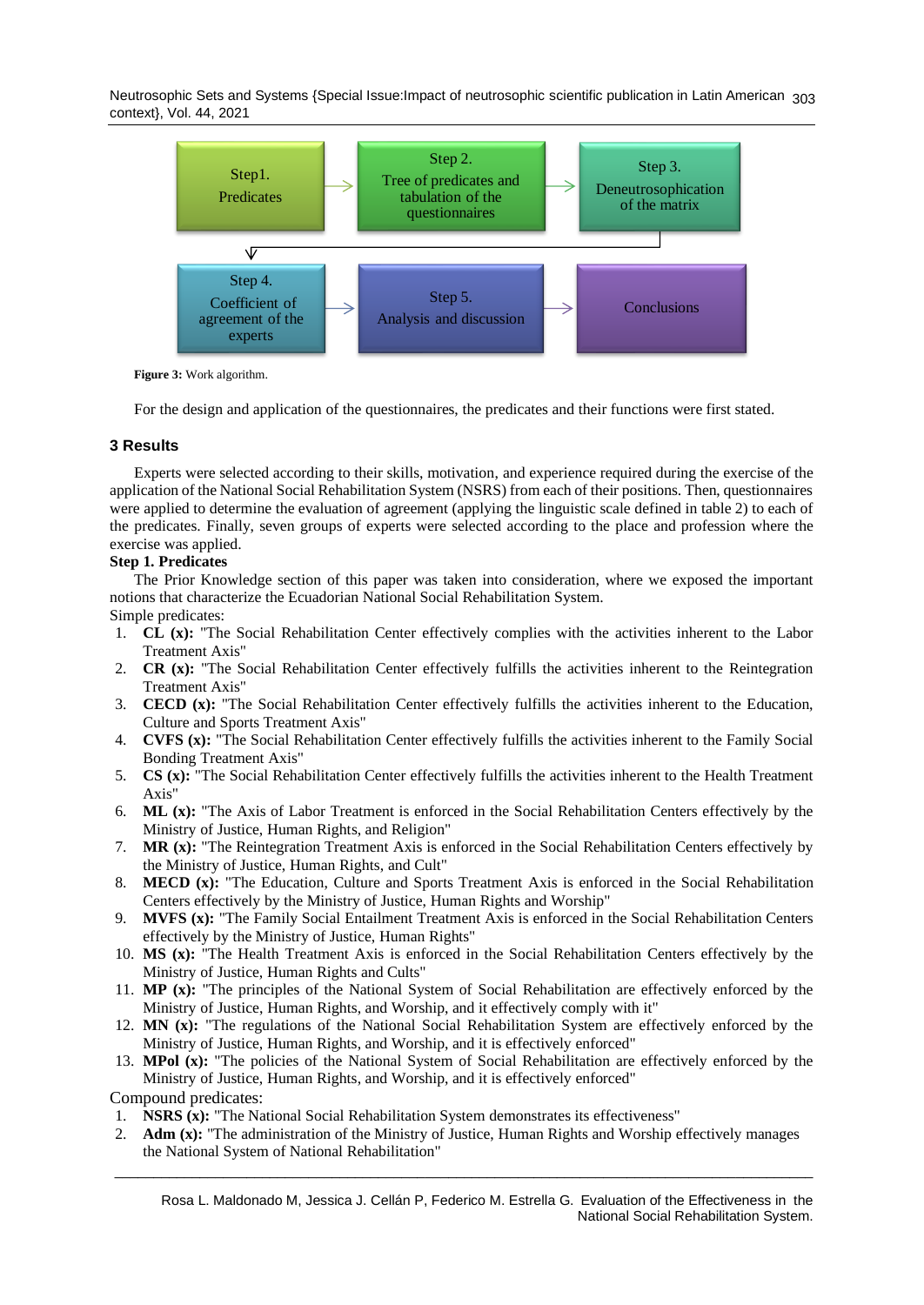Neutrosophic Sets and Systems {Special Issue:Impact of neutrosophic scientific publication in Latin American 304 context}, Vol. 44, 2021

- 3. **ET (x):** "The treatment axes are met effectively"
- 4. **ETL (x):** "The Axis of Labor Treatment is fulfilled effectively"
- 5. **ETR (x):** "The Reintegration Treatment Axis is effectively fulfilled"
- 6. **ETECD (x):** "The Education, Culture and Sports Treatment Axis is effectively fulfilled"
- 7. **ETVSF (x):** "The Family Social Entailment Treatment Axis is effectively fulfilled"
- 8. **ETS (x):** "The Health Treatment Axis is effectively fulfilled"

#### **Step 2. Tree of predicates and tabulation of the questionnaires**

A logical tree is made where the simple and compound predicates are represented, as well as the linguistic operators and modifiers used. From the tree, we got the calculation expressions that allowed obtaining the result of the evaluation of the activities of the National Social Rehabilitation System.



**Figure 4:** Tree of logical predicates for the effectiveness of the National Social Rehabilitation System.

Expressions:

- $SNRS(x) = ET(x) \land Adm(x)$
- $\checkmark$   $ET(x) = ETL(x)\wedge ETR(x)\wedge ETECD(x)\wedge ETVSF(x)\wedge ETS(x)$
- $\checkmark$   $ETL(x) = CL(x) \land ML(x)$
- $\checkmark$   $ETR(x) = CR(x)\wedge MR(x)$
- $\checkmark$  ETECD(x) = CECD(x)  $\Lambda$ MECD(x)
- $\checkmark$  ETVSF(x) = CVSF(x) $\Lambda$ MVSF(x)
- $\checkmark$   $ETS(x) = CS(x) \Lambda MS(x)$
- $\checkmark$  Adm(x) = MP(x) $\Lambda$ MN(x) $\Lambda$ MPol

The questionnaires were applied by groups of experts using the neutrosophic scales in Table 2.

| Predicate |                             |               |                 | Expert Group Expert Group Expert Group Expert Group Expert group Expert Group Expert Group                                          |                 |                 |                 |
|-----------|-----------------------------|---------------|-----------------|-------------------------------------------------------------------------------------------------------------------------------------|-----------------|-----------------|-----------------|
|           |                             |               |                 |                                                                                                                                     |                 | 6               |                 |
| CL(x)     | (0.5; 0.5; 0.5)             |               |                 | $(0.6; 0.35; 0.4)$ $(0.5; 0.5; 0.5)$ $(0.6; 0.35; 0.4)$ $(0.5; 0.5; 0.5)$ $(0.6; 0.35; 0.4)$                                        |                 |                 | (0.5; 0.5; 0.5) |
| CR(x)     |                             |               |                 | $(0.6; 0.35; 0.4)$ $(0.6; 0.35; 0.4)$ $(0.4; 0.65; 0.6)$ $(0.4; 0.65; 0.6)$ $(0.5; 0.5; 0.5)$ $(0.6; 0.35; 0.4)$ $(0.4; 0.65; 0.6)$ |                 |                 |                 |
| CECD(x)   |                             |               |                 | $(0.4; 0.65; 0.6)$ $(0.4; 0.65; 0.6)$ $(0.5; 0.5; 0.5)$ $(0.6; 0.35; 0.4)$ $(0.6; 0.35; 0.4)$ $(0.4; 0.65; 0.6)$ $(0.5; 0.5; 0.5)$  |                 |                 |                 |
| CVFS(x)   | (0.5:0.5:0.5)               |               |                 | $(0.6; 0.35; 0.4)$ $(0.5; 0.5; 0.5)$ $(0.6; 0.35; 0.4)$ $(0.4; 0.65; 0.6)$ $(0.6; 0.35; 0.4)$ $(0.5; 0.5; 0.5)$                     |                 |                 |                 |
| CS(x)     |                             |               |                 | $(0.5;0.5;0.5)$ $(0.6;0.35;0.4)$ $(0.6;0.35;0.4)$ $(0.6;0.35;0.4)$ $(0.5;0.5;0.5)$ $(0.6;0.35;0.4)$ $(0.6;0.35;0.4)$                |                 |                 |                 |
| ML(x)     |                             |               |                 | $(0.8;0.15;0.2)$ $(0.7;0.25;0.3)$ $(0.8;0.15;0.2)$ $(0.8;0.15;0.2)$ $(0.8;0.15;0.2)$ $(0.8;0.15;0.2)$ $(0.8;0.15;0.2)$              |                 |                 |                 |
| MR(x)     |                             |               |                 | $(0.7;0.25;0.3)$ $(0.7;0.25;0.3)$ $(0.8;0.15;0.2)$ $(0.8;0.15;0.2)$ $(0.8;0.15;0.2)$ $(0.8;0.15;0.2)$ $(0.8;0.15;0.2)$              |                 |                 |                 |
| MECD(x)   |                             |               |                 | $(0.8;0.15;0.2)$ $(0.7;0.25;0.3)$ $(0.9;0.1;0.1)$ $(0.8;0.15;0.2)$ $(0.8;0.15;0.2)$ $(0.8;0.15;0.2)$ $(0.8;0.15;0.2)$               |                 |                 |                 |
| MVFS(x)   |                             |               |                 | $(0.8;0.15;0.2)$ $(0.7;0.25;0.3)$ $(0.9;0.1;0.1)$ $(0.8;0.15;0.2)$ $(0.8;0.15;0.2)$ $(0.8;0.15;0.2)$ $(0.8;0.15;0.2)$               |                 |                 |                 |
| MS(x)     |                             |               |                 | $(0.8;0.15;0.2)$ $(0.7;0.25;0.3)$ $(0.8;0.15;0.2)$ $(0.8;0.15;0.2)$ $(0.8;0.15;0.2)$ $(0.8;0.15;0.2)$ $(0.8;0.15;0.2)$              |                 |                 |                 |
| MP(x)     | (1:0:0)                     | (1:0:0)       | (1:0:0)         | (1:0:0)                                                                                                                             | (0.9:0.1:0.1)   | (1;0;0)         | (1:0:0)         |
| MN(x)     | (0.9:0.1:0.1)               | (0.9:0.1:0.1) | (0.9; 0.1; 0.1) | (0.9; 0.1; 0.1)                                                                                                                     | (0.9; 0.1; 0.1) | (1:0:0)         | (0.9; 0.1; 0.1) |
| MPol(x)   | (1:0:0)                     | (1:0:0)       | (0.9:0.1:0.1)   | (0.9; 0.1; 0.1)                                                                                                                     | (0.9; 0.1; 0.1) | (0.9; 0.1; 0.1) | (0.9; 0.1; 0.1) |
|           | $\mathcal{C}$ $\mathcal{A}$ |               |                 |                                                                                                                                     |                 |                 |                 |

Table 1: Tabulation of the results.

Rosa L. Maldonado M, Jessica J. Cellán P, Federico M. Estrella G. Evaluation of the Effectiveness in the National Social Rehabilitation System using Neutrosophy and Compensatory Operators .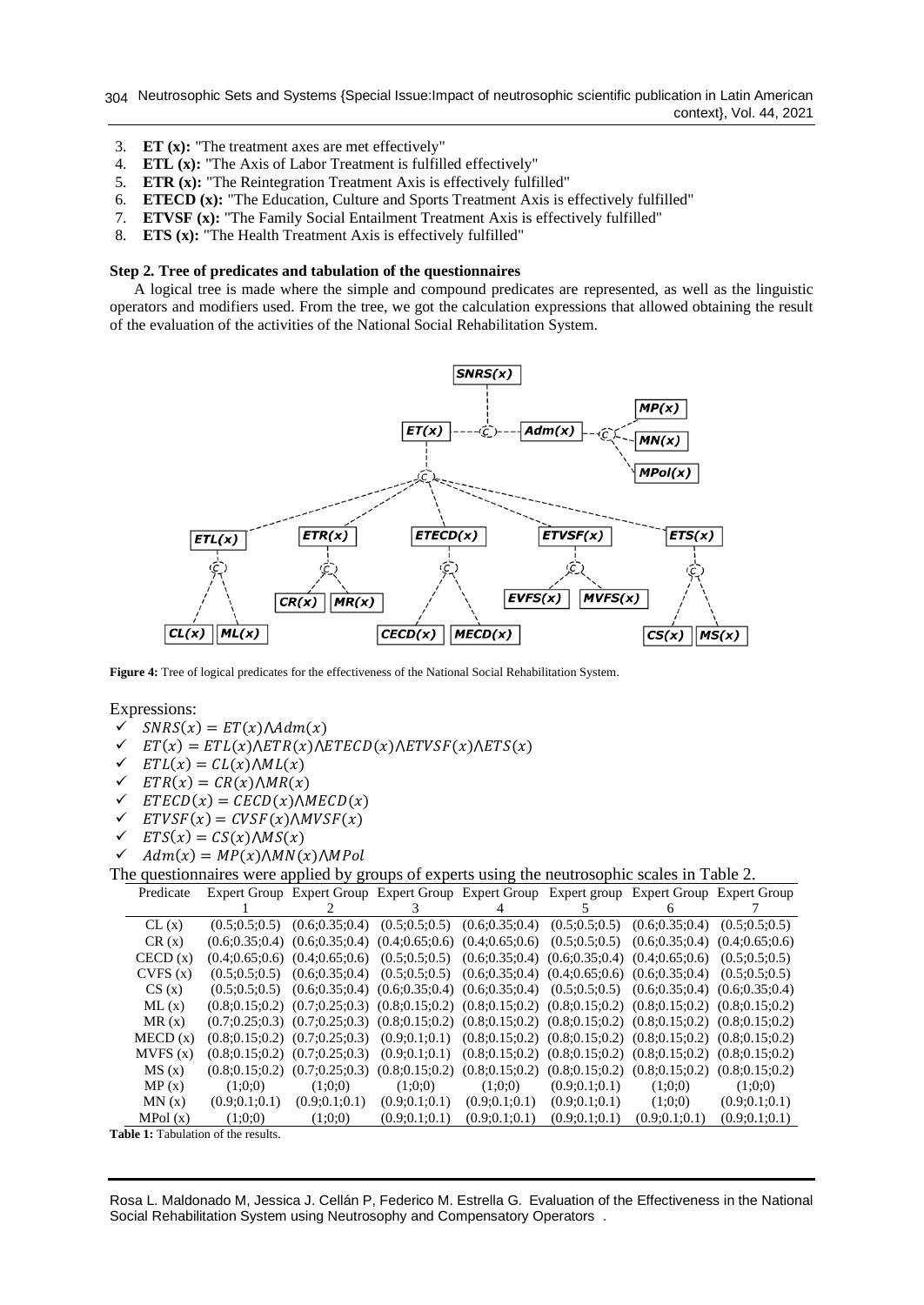Neutrosophic Sets and Systems {Special Issue:Impact of neutrosophic scientific publication in Latin American 305 context}, Vol. 44, 2021

|                                                                                                     | Step 3. Deneutrosophication of the matrix |         |          |       |          |             |                    |
|-----------------------------------------------------------------------------------------------------|-------------------------------------------|---------|----------|-------|----------|-------------|--------------------|
| Then equation 2 was applied for the des-neutrosophication of the results, obtaining tables 2 and 3. |                                           |         |          |       |          |             |                    |
|                                                                                                     | Simple predicates                         | fashion | Half     | S     | Cv       | Truth value | Category           |
|                                                                                                     | CL(x)                                     | $-0.5$  | $-0.350$ | 0.187 | $-0.535$ | $-0.350$    | As true as false   |
|                                                                                                     | CR(x)                                     | $-0.15$ | $-0.500$ | 0.350 | $-0.700$ | $-0.500$    | As true as false   |
|                                                                                                     | CECD(x)                                   | $-0.85$ | $-0.550$ | 0.315 | $-0.573$ | $-0.550$    | As true as false   |
|                                                                                                     | CVFS(x)                                   | $-0.5$  | $-0.400$ | 0.265 | $-0.661$ | $-0.400$    | As true as false   |
|                                                                                                     | CS(x)                                     | $-0.15$ | $-0.250$ | 0.171 | $-0.683$ | $-0.250$    | As true as false   |
|                                                                                                     | ML(x)                                     | 0.45    | 0.407    | 0.113 | 0.279    | 0.450       | <b>Pretty True</b> |
|                                                                                                     | MR(x)                                     | 0.45    | 0.364    | 0.146 | 0.402    | 0.450       | <b>Pretty True</b> |
|                                                                                                     | MECD(x)                                   | 0.45    | 0.443    | 0.159 | 0.360    | 0.450       | <b>Pretty True</b> |
|                                                                                                     | MVFS(x)                                   | 0.45    | 0.443    | 0.159 | 0.360    | 0.450       | <b>Pretty True</b> |
|                                                                                                     | MS(x)                                     | 0.45    | 0.407    | 0.113 | 0.279    | 0.450       | Pretty True        |
|                                                                                                     | MP(x)                                     | 1       | 0.957    | 0.113 | 0.118    | 0.957       | True               |
|                                                                                                     | MN(x)                                     | 0.7     | 0.743    | 0.113 | 0.153    | 0.743       | Almost true        |
|                                                                                                     | MPol(x)                                   | 0.7     | 0.786    | 0.146 | 0.186    | 0.786       | Almost true        |

**Table 2:** Calculation of the truth-values of simple predicates

**Step 3. Deneutrosophication of the matrix**

| Compound predicate | Truth value | Category             |
|--------------------|-------------|----------------------|
| ETL(x)             | 0.050       | Somewhat real        |
| ETR(x)             | $-0.025$    | More true than false |
| ETECD(x)           | $-0.050$    | More true than false |
| ETVSF(x)           | 0.025       | Somewhat real        |
| ETS(x)             | 0.100       | Somewhat real        |
| ET(x)              | 0.020       | Somewhat real        |
| Adm(x)             | 0.829       | Almost true          |
| SNRS(x)            | 0.424       | Pretty true          |

**Table 3:** Calculation of compound predicates

#### **Step 4. Coefficient of agreement of the experts**

Equation 3, the tabulated outputs of the questionnaires were applied. As a result, we obtained that in all cases the coefficient of agreement among experts is 0.785> 0.75; so it is considered acceptable.

#### **Step 5. Analysis and discussion**

Experts agree that the greatest weakness within the National Social Rehabilitation System is found in the Social Rehabilitation Centers. The results show that the system's effectiveness is affected by the low importance of what was agreed by the Ministry for them. We may observe that the fulfillment of the simple predicates related to the Treatment Axes in the Social Rehabilitation Centers are those rated with the lowest score. This means that the Ministry does not enforce the provisions.

The previously mentioned may translate into a system management level qualifying each of the parameters as fulfilled, but it occurs at the operational level. This means that its translation into concrete actions in the Rehabilitation Centers is not effective or efficient. Therefore, it is necessary to draw up concrete action strategies and give it the appropriate follow-up. First, it is suggested, to begin with, an exhaustive training of the personnel who work in them, by the Ministry itself, and then draft a document that eliminates the optional character by making it mandatory.

# **Conclusions**

- $\checkmark$  Deprivation of liberty is a mechanism used by the State to reduce unlawful conduct and preserve a peaceful coexistence among its inhabitants.
- $\checkmark$  Having a transparent, equitable, and egalitarian administration of justice is essential when a person violates the peace and harmony of a state.
- ✓ The effectiveness of this system lies in the need to synergistically achieve efficiency and effectiveness in both the bureaucracy and the actions inherent to it.
- ✓ Current existing failures affect the remarkable work in the Social Rehabilitation Centers, which violates the inherent rights of adult people in conflict.
- ✓ The situation was modeled using compensatory fuzzy logic with a neutrosophic fusion. Which led to the analysis of the results and strategies to mitigate the situation.

\_\_\_\_\_\_\_\_\_\_\_\_\_\_\_\_\_\_\_\_\_\_\_\_\_\_\_\_\_\_\_\_\_\_\_\_\_\_\_\_\_\_\_\_\_\_\_\_\_\_\_\_\_\_\_\_\_\_\_\_\_\_\_\_\_\_\_\_\_\_\_\_\_\_\_\_\_\_\_\_\_\_\_\_\_\_\_\_\_\_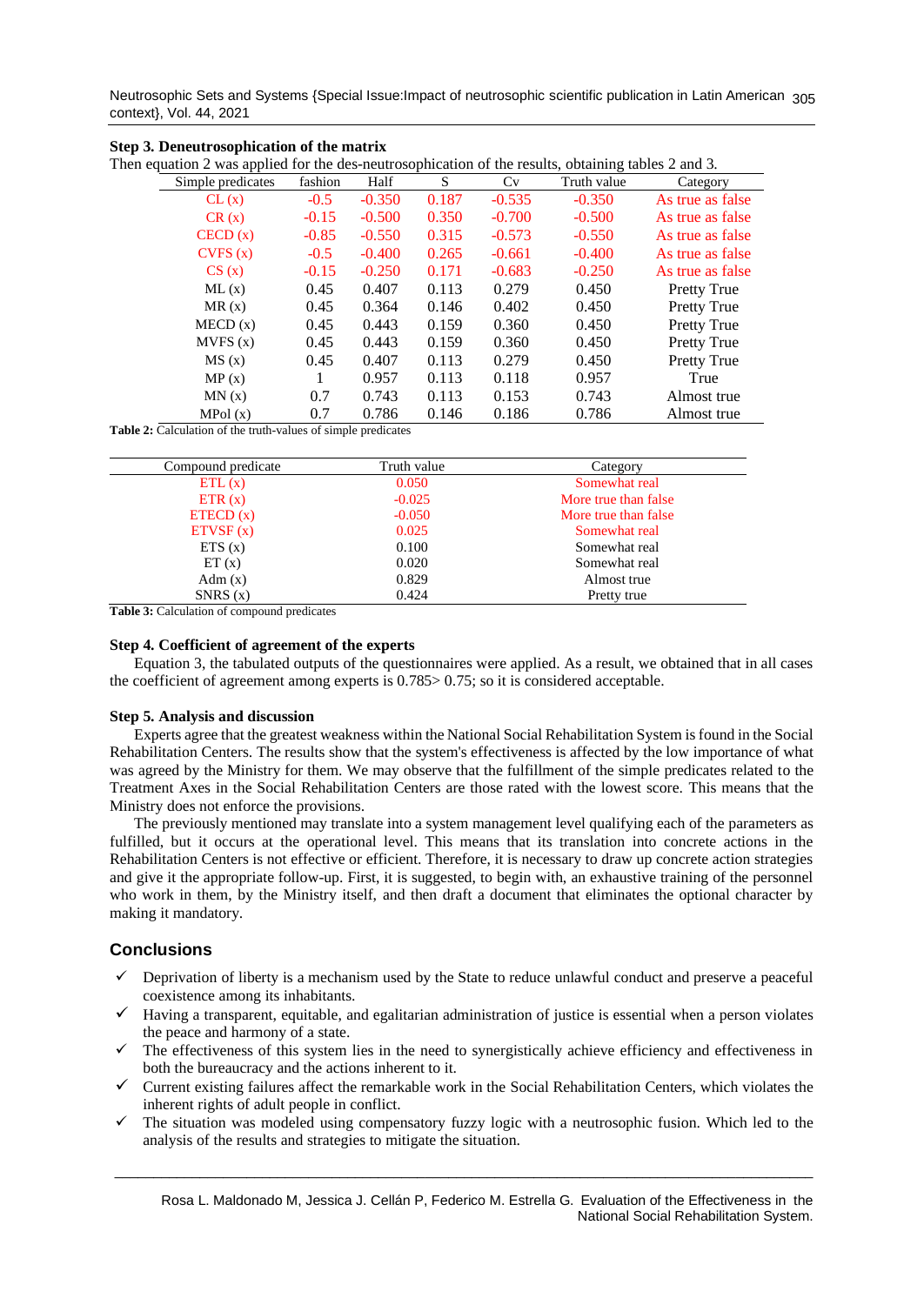- $\checkmark$  The main problems lie at the management level of the system that does not achieve the execution of concrete actions in the Rehabilitation Centers, so it is not effective or efficient.
- Suggested main strategies of action: exhaustive training of the personnel and the modification of the legislation so that it propitiates the imperative mode for this problem.

# **References**

- <span id="page-7-0"></span>[1] H. D. Montero Vallejo, "Los ejes de tratamiento y su incidencia en el cambio de régimen de rehabilitación social," Proyecto de investigación previo a la obtención del título de Abogado de los Tribunales de La República Proyecto de investigación previo a la obtención del título de Abogado de los Tribunales de La República, Facultad de Jurisprudencia, Carrera de Derecho, Universidad Regional Autónoma de Los Andes "Uniandes", Universidad Regional Autónoma de Los Andes "UNIANDES", 2019.
- [2] G. F. Valenzuela Pirotto, "Enfoque actual de la motivación en las sentencias judiciales. Su análisis como elemento del debido proceso. ," *Revista de Derecho (Universidad Católica Dámaso A. Larrañaga, Facultad de Derecho),* vol. 21, pp. 72-90, 2020.
- [3] R. E. Narváez Collaguazo, "La justicia en un Estado plurinacional con garantismo penal: interculturalidad en ciernes," *FORO: Revista de Derecho,* 2020.
- <span id="page-7-1"></span>[4] J. D. Moncayo Peaza, "Proyecto de ley que permita el procedimiento para el juzgamiento de las contravenciones comedidas en la justicia indígena," *Universidad Regional Autónoma de los Andes "UNIANDES",* 2014.
- [5] E. A. Gómez, *Manual de Derecho Penal Ecuatoriano* vol. PARTE ESPECIAL TOMO I. Quito: Ediciones Legales, 2018.
- [6] López, Rebeca Elizabeth Contreras. "El feminicidio como tipo penal autónomo." Enfoques Jurídicos 1, 2020
- [7] F. Muñoz C and M. Garcia A, "Derecho Penal. Parte General," *Valencia, España: Tirant lo Blanch,* p. 251, 2004. [8] Asamblea Nacional de Ecuador, "Código Orgánico Integral Penal," vol. I, O. d. G. d. Ecuador, Ed., 2014 ed.
- República del Ecuador: Registro Oficial del Organo del GObierno del Ecuador, 2014, p. 144.
- [9] J. E. Ricardo, M. I. M. Villalva, Z. A. O. Padilla, and L. A. C. Hurtado, "Filosofía de la comunicación, complemento necesario en el aprendizaje de las Ciencias Sociales," *Magazine de las Ciencias: Revista de Investigación e Innovación,* vol. 3, pp. 39-52, 2018.
- [10] I. I. Orozco Fernández and J. Estupiñán Ricardo, "Atención a la diversidad como premisa de la formación del profesional en comunicación social," *Dilemas Contemporáneos: Educación, Política y Valores,* vol. 6, 2018.
- [11] D. C. Vera, A. V. T. Suntaxi, G. C. I. Alcívar, J. E. Ricardo, and M. D. O. Rodríguez, "Políticas de inclusión social y el sistema de ingreso a las instituciones de educación superior del ecuador," *Dilemas Contemporáneos: Educación, Política y Valores,* vol. 6, 2018.
- [12] Y. G. C. Vega, L. D. R. S. Pérez, and L. V. R. Abarca, "Sistema de experto para la reparación integral y la afectación al proyecto de vida en el Código Orgánico Integral Penal," *Universidad y Sociedad,* vol. 13, pp. 125-133, 2021.
- <span id="page-7-2"></span>[13] Asamblea Nacional del Ecuador, "Código Orgánico General de Procesos " 2015.
- [14] Asamblea Nacional de Ecuador, "Código Orgánico de Organización Territorial, Autonomía y Descentralización," *Quito - Ecuador: Lexis Finder,* 2017.
- [15] *Código Civil del Ecuador,* C. C. d. Ecuador, 2015.
- <span id="page-7-3"></span>[16] M. L. Vázquez, J. Estupiñan, and F. Smarandache, "Neutrosofía en Latinoamérica, avances y perspectivas," *Revista Asociación Latinoamericana de Ciencias Neutrosóficas. ISSN 2574-1101,* vol. 14, pp. 01-08, 2020.
- <span id="page-7-4"></span>[17] J. Cejas Montero, R. Espín Andrade, and D. Alfonso Robaina, "Aplicación de la lógica difusa compensatoria en el sector empresarial," *Dyna* vol. 87 Mayo - Junio, pp. 271-274, 2012.
- [18] J. Cejas Montero, "Lógica difusa compensatoria-Monografía," in *Centro de Estudios de Técnicas de Dirección* I. S. P. J. A. E. F. D. I. Industrial, Ed., ed. La Habana, Cuba, 2012.
- <span id="page-7-6"></span>[19] L. O. Vega de la Cruz, F. Marrero Delgado, and M. C. Pérez Pravia. Evaluación de las actividades de control mediante la lógica difusa compensatoria en una entidad hospitalaria [Online].
- <span id="page-7-5"></span>[20] C. M. Robles Díaz, "Gestión del control interno a través de la lógica difusa compensatoria," Tesis presentada en opción al título de Ingeniero Industrial, Facultad Ciencias Empresariales y Administración Dpto. Ingeniería Industrial, Universidad de Holguín, Universidad de Holguín, 2019.
- <span id="page-7-7"></span>[21] J. Cejas Montero. (2011) La lógica difusa compensatoria. *Ingeniería Industrial*. 157-161.
- [22] P. Y. Jadán-Solís, B. A. Auria-Burgos, M. L. Triana-Palma, C. Y. Mackenzie-Álvarez, and F. d. R. Carriel-Paredes, "Compensatory fuzzy logic model for impact assessment when implementing ICT in pedagogical scenarios," *Neutrosophic Sets and Systems,,* vol. 26, pp. 41-48, 2019.
- [23] N. Batista-Hernandez, N. Valcarcel-Izquierdo, M. Leyva-Vazquez, and F. Smarandache, "Validation of the pedagogical strategy for the formation of the competence entrepreneurship in high education through the use of neutrosophic logic and Iadov technique," *Neutrosophic Sets and Systems,,* vol. 23, pp. 45-51, 2018.
- [24] F. Smarandache, *Plithogeny, Plithogenic Set, Logic, Probability, and Statistics*. Brussels: Pons, 2017.
- [25] T. Velmurugan and T. Santhanam, "Performance evaluation of k-means and fuzzy c-means clustering algorithms for statistical distributions of input data points," *European Journal of Scientific Research,* vol. 46, pp. 320-330, 2010.

Rosa L. Maldonado M, Jessica J. Cellán P, Federico M. Estrella G. Evaluation of the Effectiveness in the National Social Rehabilitation System using Neutrosophy and Compensatory Operators .